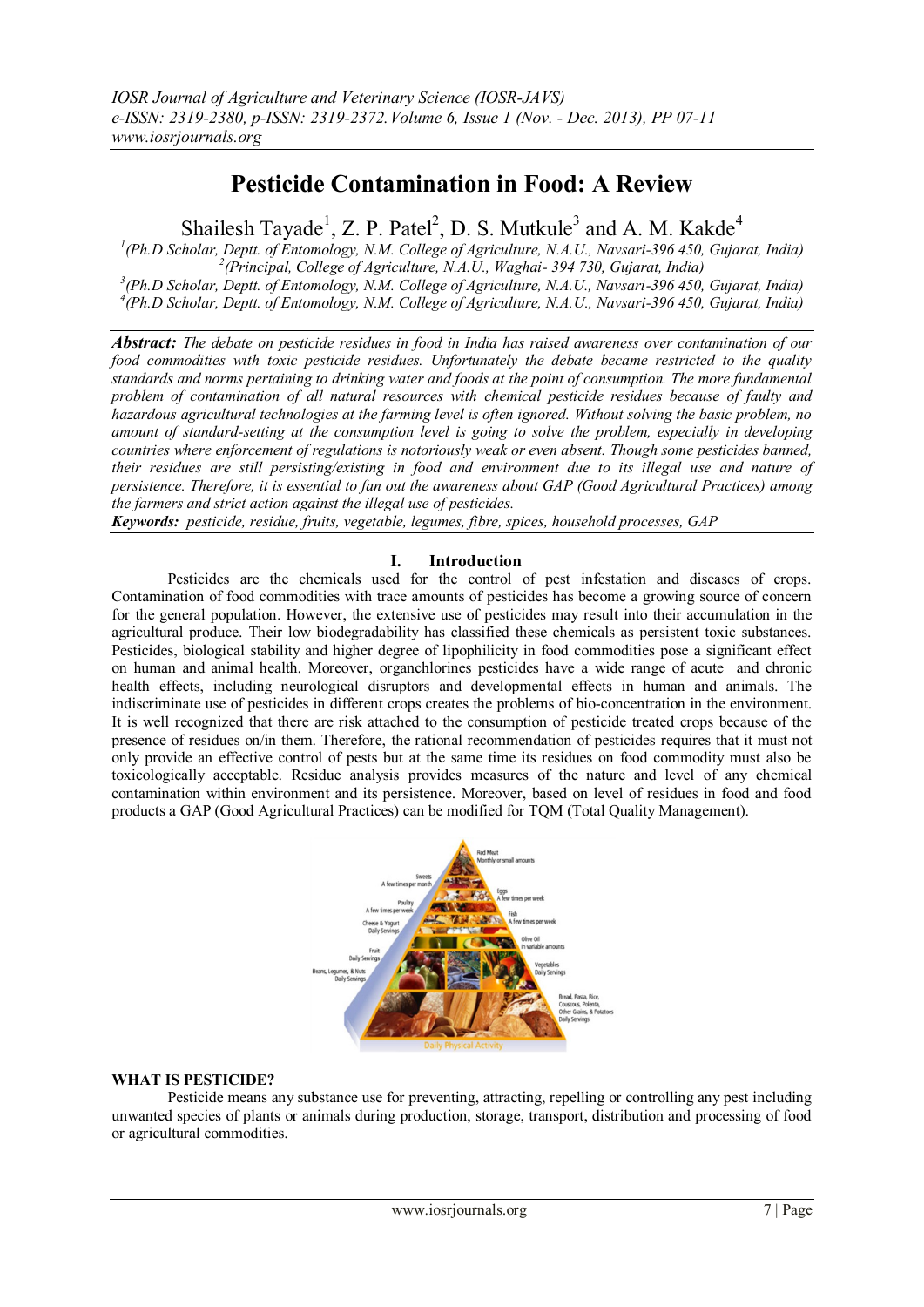### **WHAT IS PESTICIDE RESIDUE?**

The pesticide residue is a substance or mixture of substances in food, feed, soil, water and air originating from the use of pesticides and includes the specified degradation and conversion products, metabolites, reaction products and impurities (Dhaliwal, 2006).

## **II. Pesticide Residues In/On Different Food Commodity FRUITS AND VEGETABLES**

Dikshit and Mishra (1985) found that the residues of carbaryl and endosulfan persisted above their tolerance limits of 2.00 and 5.00 ppm, respectively only up to harvest (35 days after spraying) in unprocessed potatoes. In case of endosulfan  $\omega$  0.525 kg a.i./ha, the residues persisted to the level of 2.00 ppm at 65 days (30 days storage).

Reddy *et al.* (2000) monitored the insecticide residues in market samples of grapes. The residues level of acephate, methamidophos, chlorpyriphos, monocrotophos and quinalphos in var. Thompson seedless were (above MRL), 2.6743, 0.1383, 0.8341, 1.3648 and 0.4132 mg kg-1 , respectively. Gajbhiye *et al.* (2000) showed that the residues of imidacloprid in tomato leaves were persisted up to 30 days after the seed treatment  $(a)$ 10g/kg. While, residues of aforesaid molecule @ 20g/kg seed persisted up to 45 days and at 60 days after transplanting, the seedlings were free from residues. The residues of quinalphos on mango was detected till the last sampling (15 days) in both concentrations of 0.05 and 0.1% by imparting 3.30 and 3.32 days as half life and waiting period of 11.50 and 14.20 days, respectively, as suggested by Vijayalakshami (2002).

Arora and Singh (2004) determined the residues of chlorpyriphos and cypermethrin in/on okra and brinjal fruits at harvest in IPM and non-IPM plots. The residues of chlorpyriphos in IPM plots were (0.104 μg g-<sup>1</sup>) not exceeded the MRL (0.2 μg g<sup>-1</sup>) and in non-IPM it was found to be exceeded (5.75 μg g<sup>-1</sup>), while, cypermethrin residues were above MRL in non-IPM plots. Moreover, in brinjal, residues of monocrotophos were crossed the level of MRL in non-IPM plots and BDL in IPM. The waiting period and half life of fenazaquine 10 EC  $@100g$  a.i. ha<sup>-1</sup> in apple fruits were 10.5 and 3.9 days, respectively (1999). Moreover, in 2001, residues of aforesaid treatment were persisted for 25 days and 30 days for fenazaquin  $@200g$  a.i. ha<sup>-1</sup> by showing 13.0 and 4.9 days of waiting period and half life, respectively (Sharma *et al*., 2006).

According to Mohapatra *et al.* (2006) residues of lambda-cyhalothrin  $\omega$  15g ha<sup>-1</sup> and 30 g ha<sup>-1</sup> in /on acid lime were persisted for 20 days by imparting 3.4 and 8.0 days as half life and waiting period, respectively. Moreover, in juice samples maximum residues (0.080 and 0.130 mg/kg) in both treatments were observed on 10<sup>th</sup> day. Gupta et al. (2008) proved that residues of bifenthrin @ 25 and 50g a.i. ha<sup>-1</sup> in okra fruits persisted up to 7 days and degrade to its half life at 1.32 and 1.58 days, respectively. However, fipronil residues @50 and 100g a.i. ha<sup>-1</sup> showed 0.65 and 1.12 days as half life and 3 days as waiting period, respectively, furthermore, indoxacarb residues found to be highly degradable molecules by imparting 1 day as waiting period. Dissipation pattern of propineb @ 2.0 kg a.i. ha<sup>-1</sup> in tomato showed maximum initial deposition, 5.41±0.13 µg g<sup>-1</sup> and persisted for 15 days  $(0.05\pm0.13 \text{ µg g}^{-1})$  with a half life of 2.23 days and 2.02 days as waiting period in season-I (2005-06), moreover, in season-II, the half life and waiting period of same treatment was 2.28 and 2.02 days, respectively, as indicated by Akhtar (2009). Charan *et al*. (2010) screened the farm gate vegetables samples for pesticide residues and stated that 1 samples of okra was contaminated with methyl parathion  $(0.22 \mu g g^{-1})$  which was exceeded the MRL  $(0.2 \mu g g^{-1})$  among 25 samples. In case of brinjal, 4, 7 and 2 samples out of 46 were contaminated with monocrotophos, methyl parathion and cypermethrin, respectively.

The degradation kinetics of carbendazim  $\omega$  0.05 and 0.1 % in mango fruits showed maximum initial deposition of 2.48 and 5.28 mg  $kg^{-1}$ , while it was 1.23 and 2.51 mg  $kg^{-1}$  in mango pulp, respectively. Moreover, up to 12 days the residues of carbendazim found above MRL in treatment of 0.1% by exhibiting 4.0 days as half life and pre harvest interval of 2.5 and 7.0 days for both doses, as discussed by Bhattacherjee and Panday (2010).

## **LEGUME CROPS**

Reddy and Divakar (2003) observed the degradation pattern of bifenthrin ( $\omega$  0.015%), chlorpyriphos (@ 0.06%) in ground nut stalk. The persistence of bifenthrin residues for both the year were up to 15 days by showing 2.5 and 2.1 days as half life and 2.86 and 2.75 for chlorpyriphos, respectively. Panichar and Jhala (2006) indicated that insecticide residues of endosulfan  $(20.07,$  Lambda-cyhalothrin  $(20.0025,$  alfamethrin  $(20.0025,$ 0.01 and fenvalerate @ 0.01% in first picking of cowpea pods were 0.163, 0.027, 0.0837 and 0.587  $\mu$ g g<sup>-1</sup>, respectively. Whereas, cowpea pods were free from deltamethrin residues due to low application rate  $(0.0014\%)$ .

#### **SPICES**

The waiting period of quinalphos  $\omega$  0.05 and 0.1 % in fresh and curd cardamom were 23.0 and 24.0 days as well as 20.0 and 21.0 days, respectively. However, waiting period for monocrotophos at same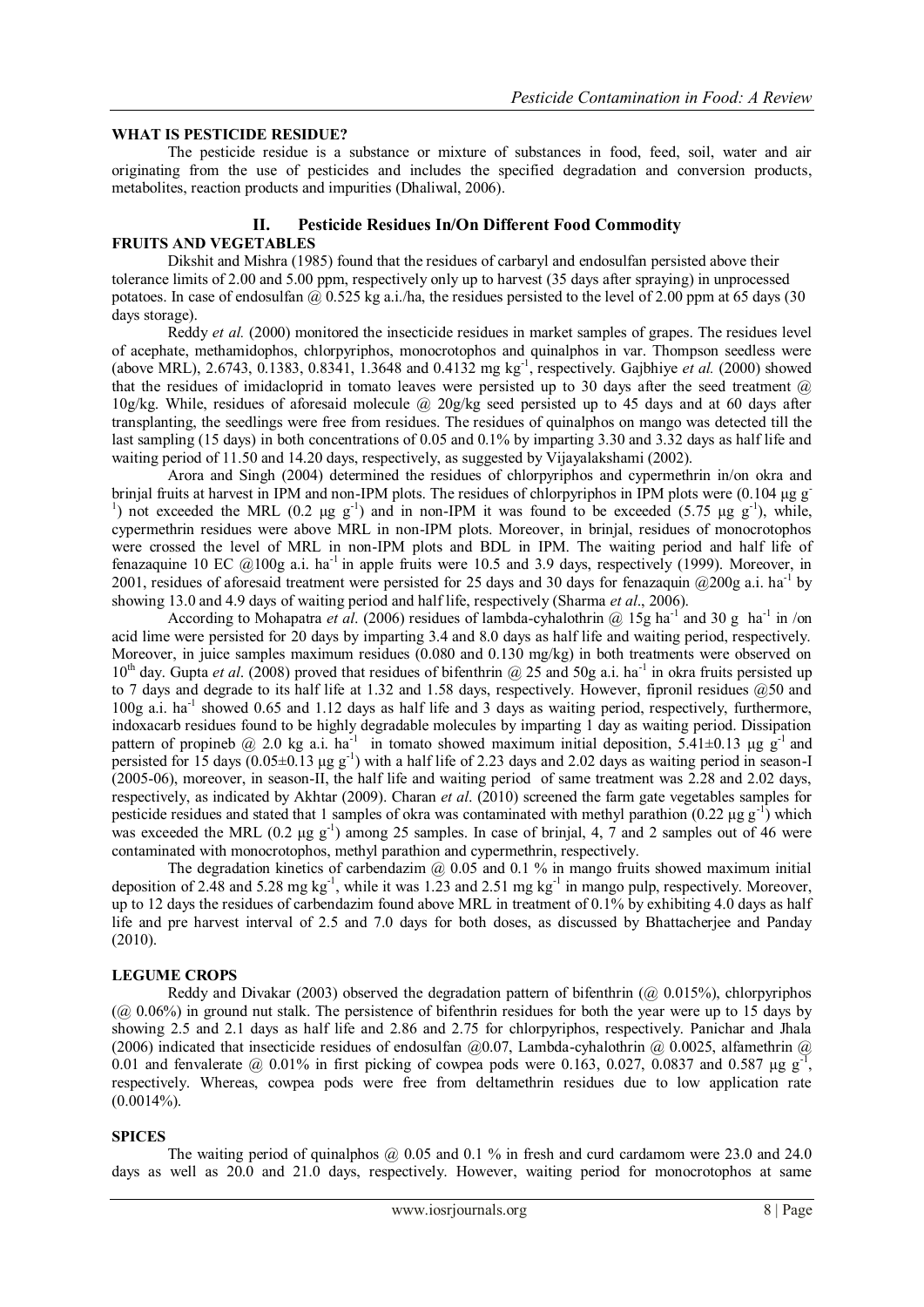concentration was merely same as like quinalphos. Both treatments at aforesaid concentration did not exceed the MRL (0.25 mg kg-1 ) (Thomas *et al*., 1998). Kharbade *et al*. (2003) proved that residues if imidacloprid 17.8 SL  $\omega$  100 ml ha<sup>-T</sup> persisted up to 3 days, 5 days ( $\omega$  150 ml ha<sup>-1</sup>) and 7 days for 300 ml ha<sup>-1</sup>. Mahalingappa *et al.* (2006) stated that residues of ethion and chlorpyriphos were persisted up to 30 days. Moreover, in dried chillies the residues of both insecticides were found somewhat concentrated. Sandhia and Dubey (2006) detected the residues of pendimethilin and butachlor in green onion, onion bulbs and soil was below MRL (0.025  $\mu$ g g<sup>-1</sup>).

### **FIBRE CROPS**

Diwan *et al.* (2006) stated that residues of α and Σ endosulfan in cotton lint were 0.387 and 1.066 μg g<sup>-</sup> <sup>1</sup> at first picking. While, cotton seed at first and second picking were free from residues. Kanna *et al.* (2007) revealed that spraying of acetamiprid 20 SP  $@$  10, 20, 40 and 80g a.i. ha<sup>-1</sup> did not showed any residues in cotton lint, seed and oil as well as soil.

## **CUCURBITACEOUS CROPS**

Singh *et al.* (2007) showed the degradation pattern of ethion  $\omega$  375g a.i. ha<sup>-1</sup> residues in cucumber which were persisted up to 10 days with initial deposition of  $2.40\pm0.006$  mg kg<sup>-1</sup>. Moreover, waiting period was 7.0 days with 83.3 per cent reduction.

#### **STORED GRAINS**

Rani *et al.* (2006) reported that residues of deltamethrin in two var. of wheat (HD-2687 and WH-147) were found below MRL at 15 DAT in stored condition. Furthermore, Pal and Shah (2008) showed the half life of chlorpyriphos, fipronil over all, Σ endosulfan, lambda-cyhalothrin and deltamethrin were 66.9, 130.9, 86.0, 136.8 and 88.5, respectively.

#### **DRY FRUIT NUTS**

Pandey *et al*. (2010) analysed cashew nut, walnut, almond Pistachio nut, coconut, chilgoza, chironji, apricot resins and makhana for endosulfan residues and all the samples are found free from residues.

#### **MEAT**

Vijayan *et al.* (2006) determined residues of pp' DDT in 17 animals (slaughtered for meat purpose) from Thirunamthpuram, Kollam and Pathanamthitta in variable concentration. The HCH (α and β) and dicofol residues were also seen in meat.

#### **WATER**

Deka *et al.* (2006) observed the organochlorines residues in water at very low concentration (Below MRL-0.1 ng ml<sup>-1</sup>) except endosulfan sulphate, while, residues of SP's and OP's were free from residues.

#### **FISH**

Among the various fish species of ganga river tested for organochlorines residues, the fish species, *R.*  rita was found highly contaminated with total organochlorines residues of 7.9-90.4 mg kg<sup>-1</sup> (Samanta, 2006). Moreover, on comparing the effect of different herbicides, it was observed that the fish mortality is more with 2,4-DEE and paraquat than with glyphosate (Muniappa *et al*., 1995).

## **III. Effect Of Household Processes**

Beena (2008) stated that household processes like washing and boiling for brinjal, cauliflower and okra found effective in reduction of pesticide residues (Σ-HCH, Σ-DDT, Σ-endosulfan, SP's, OP's and carbamet).



#### **PER CENT REDUCTION OF PESTICIDE RESIDUES IN CULINARY PROCESSES**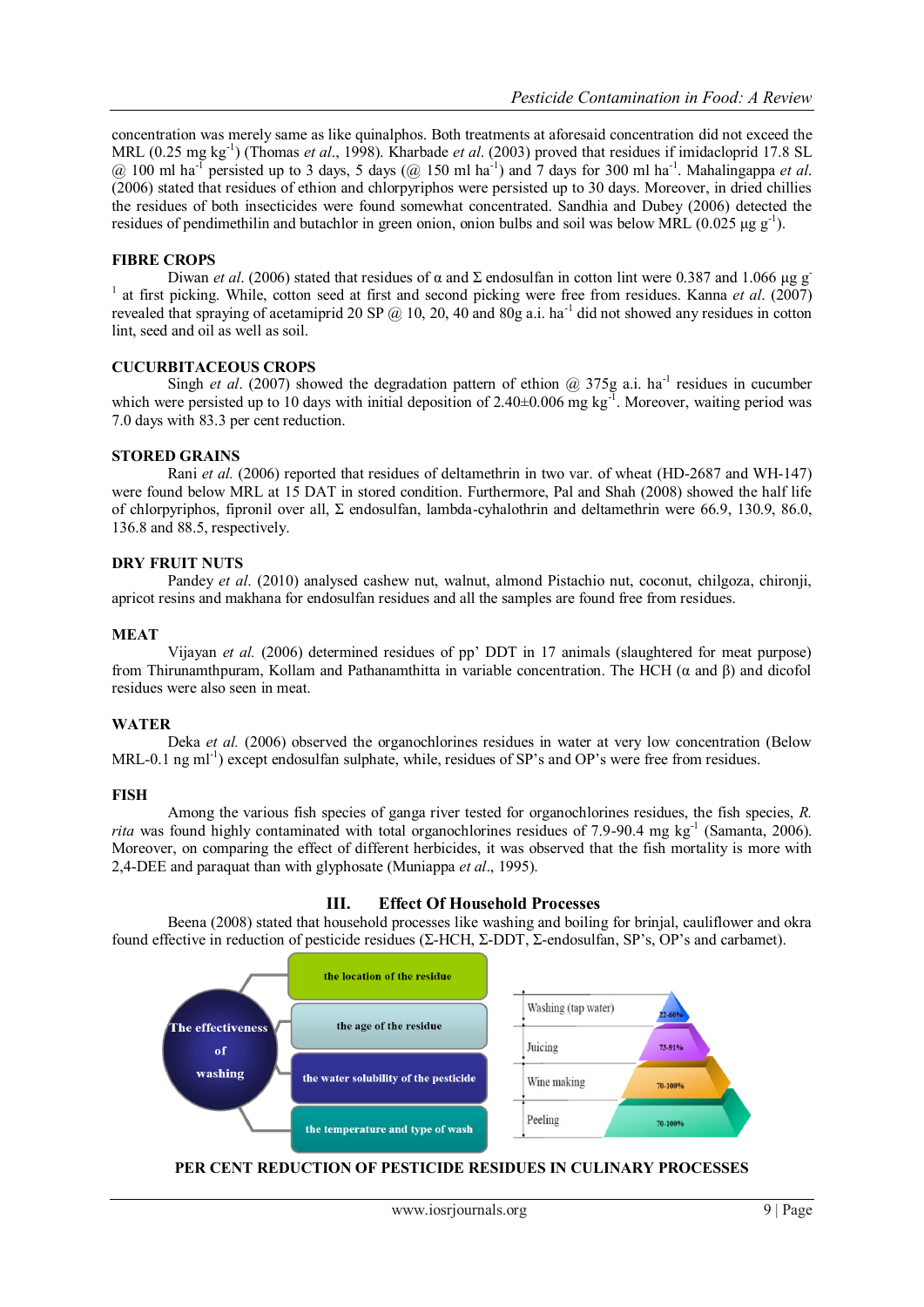#### **Good Agricultural Practices for Management of Pesticide Residues**

- $\div$  Keep an inventory of all chemicals. Store all chemicals in their original containers. Never store herbicides with other pesticides.
- Always use only recommended pesticides at the specified doses and frequency and at the right time. Never use banned pesticides.
- Education and training in the proper use of pesticides. The improper use or misuse through lack of understanding creates residue problems.
- Unused pesticide solution and washings generated by cleaning spray pumps contain pesticide residue. Dispose of them properly to avoid pollution.
- Avoid indiscriminate use of Pesticides
- Adopt Integrated Pest Management System
- $\bullet$  Use of safe pesticides which helps in conserving predators/ parasites
- $\div$  Strictly follow waiting period before harvesting
- Maintain healthy soil with compost and mulch so that pest problems are minimal.
- $\bullet$  Vegetables & fruits should be thoroughly washed with clean water
- Reduce spray drift in orchards by using lower pressures, larger nozzles and less volatile pesticides and by spraying when there is little or no wind.
- Proper precautions must be taken for the control of house hold insects  $/$  stored grain pests.
- $\triangleleft$  Use botanicals / microbial insecticides for the control of various crop pests
- Purchase pesticides only from authorized dealers
- Banned pesticides should not be used for pest control
- $\div$  Get detailed information from the authorized people before mixing of various pesticides.
- Always read product labels carefully before applying any pesticide, mix and apply as directed.

#### **IV. Conclusion**

Pesticide residues in food pose a significant health effect on human and animals. To provide adequate food for growing population, the usage of pesticide is necessary but dissemination of information regarding food safety, pesticide handling and good agricultural practices (GAP) among farmers is also a dire need. Though, some pesticides of organchlorines are banned, their persistence in various food commodities is still existing. Therefore, strict action is necessary against the illegal use of such pesticides. Moreover, good agricultural practices and household processes are the important and effective tools in minimizing pesticide residues in food commodities.

#### **References**

- [1] G.S. Dhaliwal, An Outline Of Entomology (Kalyani Publishers, Ludhiana, 2009).
- [2] A. K. Dikshit and S. S. Mishra, Residues of endosulfan and carbaryl in potato tubers at harvest and after storage. *Indian J. Plant Prot*., **13,** 1985, 105-108.
- [3] J.D. Reddy, N.B. Rao, and A.M. Sultan, Insecticide Residues in market samples of grape berries. *Pestology* **16** (9), 2000,17-22.
- [4] V.T. Gajbhiye, Kumar, Rajesh, R.K. Gupta, and Kalpana, Translocation and Persistence of Imidacloprid in Tomato. *Pesti. Res. J.,*  **12** (1), 2000, 127-129.
- [5] K.Vijayalakshmi, Dissipation of quinalphos on mango (*Mangifera indica*) fruit.*Trop. Agric., (Trinidad)*,**78** (1), 2002, 39-42.
- [6] Sumitra Arora, and D.K. Singh, Determined of Chlorpyriphos and Cypermethrin Residues in/on okra. *Pesti. Res. J.,* **16** (2), 2004, 68-70.
- [7] I.D. Sharma, J.K. Dubey, and S.K. Patyal, Persistence of Fenazaquin in Apple Fruits and Soil. *Pesti. Res. J.,* **18** (1), 2006, 79-81.
- [8] S. Mohapatra, D. Sharma, And A. Rekha, Residues of Lambda cyhalothrin in/on Acid Lime (*Citrus aurantifolis*). *Pesti. Res. J.,* **18**  (1), 2006, 74-75.
- [9] S. Gupta, R.K. Sharma, R.K. Gupta, S.R. Sinha, R. Singh, and V.T. Gajbhiye, Persistence of new insecticides and their efficacy against insect pests of okra**.** *Bull. Environ. Conta. and Toxico.,* **8,** 2008, 1-9.
- [10] S.A. Akhtar, Dissipation and Transloction of Propineb in Tomato. *Pesti. Res. J.,***22** (2), 2009, 145-147.
- [11] P.D. Charan, S.F. Ali, Kachhawa, Yati and K.C. Sharma, Monitoring of Pesticide Residues in Farmgate Vegetables of Central Aravalli Region of Western India *American-Eurasian J. Agric. & Environ. Sci.,* **7**(3), 2010, 255-258.
- [12] A.K. Bhattacherjee, and B.K. Pandey, Dissipation of carbendazim in mango in pre and post harvest treatments. *Journal of Plant Protection science.,* **2** (1), 2010,65-70.
- [13] R.A. Reddy, and J. Divakar, Estimation and Dissipation of Bifenthrin and Chlorpyriphos Residues from Groundnut Stalk and Seed. *Pestology,* **24** (8), 2003, 32-34.
- [14] B.K. Panickar, and R.C. Jhala, Residues of Insecticide in/on Coepea Pod. *Indian J. Entomology,* **68** (3), 2006, 311-312.
- [15] B.M. Thomas, A. Visalakshi, S. N. Beevi, P. A. Rajan Asari, and B. Rajgopal, Dissipation of Quinalphos and Monocrotophos Residues in Cardamom. *J. Trop. Agric.,* **36,** 1998, 34-36.
- [16] S.B. Kharbade, V. D. Kale, and M.D. Dethe, Residues of Imidacloprid on Chilli. *Pestology,* **17** (1), 2003, 18-19.
- [17] P.B. Mahalingappa , K.D. Reddy, K.N. Reddy, and G.V. Subbaratnam, Dissipation of Ethion and Chlorpyriphos Residues in/on Chilli (*Capsicum annum* L.). *Pesti. Res. J.,***18** (1), 2006, 72-73.
- [18] Shobha Sondhia, and R.P. Dubey, Terminal Residues of Butachlor and Pendimethalin in Onion. *Pesti. Res. J.,* **18** (2), 2006, 89-90.
- [19] Kalpana Diwan, P.G. Shah, and M.F. Raj, Pesticide Residues in Cotton Seed and Lint. *Pesti. Res. J.,***18** (2), 2006, 193-195.
- [20] S.S. Kanna, P. Karuppuchamy, S. Kuttalam and S. Chandrasenkaran, Acetamiprid residues in cotton seed, lint and soil. *Pestology,*  **31** (8), 2007, 28-30.